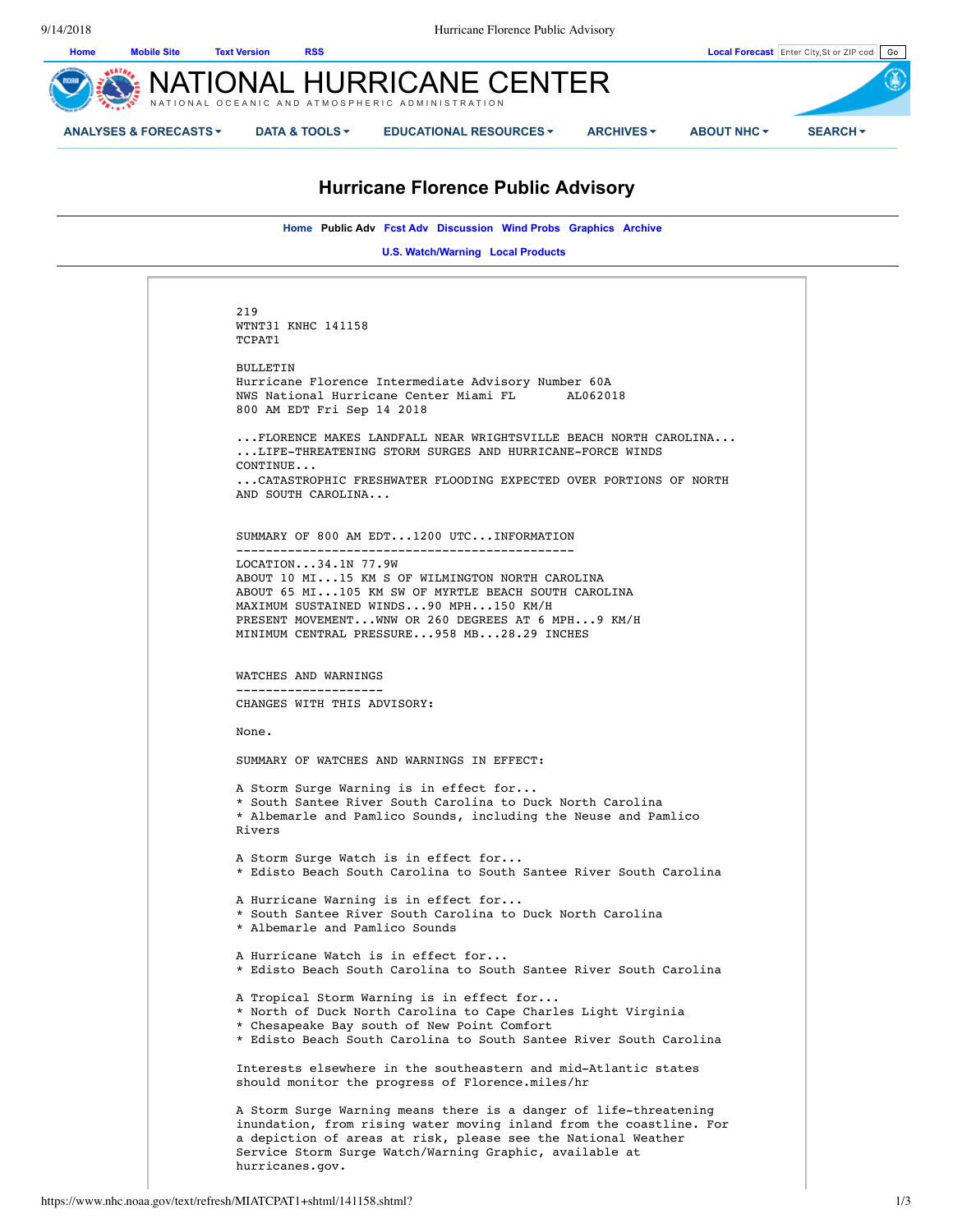#### 9/14/2018 Hurricane Florence Public Advisory

A Storm Surge Watch means there is a possibility of lifethreatening inundation, from rising water moving inland from the coastline.

A Hurricane Warning means that hurricane conditions are expected somewhere within the warning area, in this case within the next 24 hours.

A Hurricane Watch means that hurricane conditions are possible within the watch area.

A Tropical Storm Warning means that tropical storm conditions are expected somewhere within the warning area.

For storm information specific to your area, including possible inland watches and warnings, please monitor products issued by your local National Weather Service forecast office.

## DISCUSSION AND OUTLOOK ----------------------

At 800 AM EDT (1200 UTC), the center of the eye of Hurricane Florence was located by NOAA Doppler weather radars and surface observations to be just inland near latitude 34.1 North, longitude 77.9 West. Florence is moving toward the west near 6 mph (9 km/h). A slow westward to west-southwestward motion is expected today through Saturday. On the forecast track, the center of Florence will move further inland across extreme southeastern North Carolina and extreme eastern South Carolina today and Saturday. Florence will then move generally northward across the western Carolinas and the central Appalachian Mountains early next week.

Maximum sustained winds remain near 90 mph (150 km/h) with higher gusts. Gradual weakening is forecast later today and tonight. Significant weakening is expected over the weekend and into early next week while Florence moves farther inland.

Hurricane-force winds extend outward up to 80 miles (130 km) from the center and tropical-storm-force winds extend outward up to 195 miles (315 km). A wind gust to 105 mph (169 km/h) recently occurred at the Wilmington Airport, an Amateur Radio operator in Kirkland recently reported a wind gust to 98 mph (158 km/h), and a wind gust of 95 mph (153 km/h) was also recently reported by a Weatherflow private weather station at Federal Point.

The minimum central pressure estimated from surface data from the NOAA NOS observing site at Johnny Mercer Pier in Wrightsville Beach is 958 mb (28.29 inches).

#### HAZARDS AFFECTING LAND ----------------------

STORM SURGE: The combination of a dangerous storm surge and the tide will cause normally dry areas near the coast to be flooded by rising waters moving inland from the shoreline. The water has the potential to reach the following heights above ground...

Cape Fear NC to Cape Lookout NC...7-11 ft, with locally higher amounts in the Neuse, Pamlico, Pungo, and Bay Rivers Cape Lookout NC to Ocracoke Inlet NC...6-9 ft South Santee River SC to Cape Fear NC...4-6 ft Ocracoke Inlet NC to Salvo NC...4-6 ft Salvo NC to Duck NC...2-4 ft Edisto Beach SC to South Santee River SC...2-4 ft

The deepest water will occur along the immediate coast in areas of onshore winds, where the surge will be accompanied by large and destructive waves. Surge-related flooding can vary greatly over short distances. For information specific to your area, please see products issued by your local National Weather Service forecast office.

RAINFALL: Florence is expected to produce heavy and excessive rainfall in the following areas...

Southeastern coastal North Carolina into far northeastern South Carolina...an additional 20 to 25 inches, with isolated storm totals of 30 to 40 inches. This rainfall will produce catastrophic flash flooding and prolonged significant river flooding.

Remainder of South Carolina and North Carolina into southwest